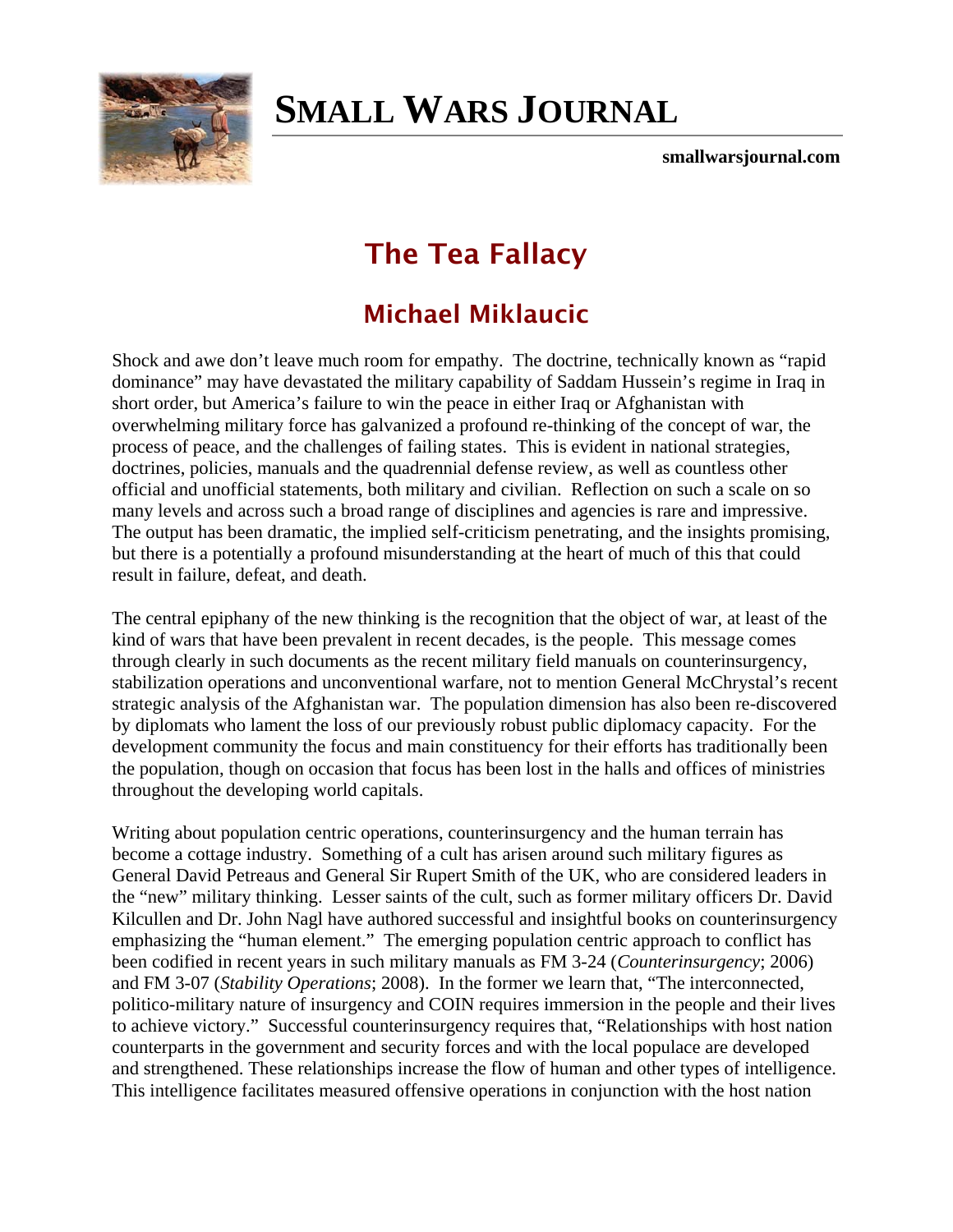security forces." The reader is informed that, "Genuine compassion and empathy for the populace provide an effective weapon against insurgents," and that, "Once the unit settles into the area of operations, its next task is to build trusted networks. This is the true meaning of the phrase "hearts and minds." Since 2005 the Department of Defense has recognized that "stability operations are a core U.S. military mission," and that, "they will be given priority comparable to combat operations." Accordingly the Stability Operations Manual explains, "Military forces must go beyond defeating the enemy. They must secure the trust and confidence of the population."

The belated realization that we were losing the peace in both Afghanistan and Iraq forced the military to concede it needed help. It reached out to civilian agencies and social scientists (above all anthropologists) to help decipher the "human terrain." Today Human Terrain Teams are embedded with combat forces in Iraq and Afghanistan to help the warriors understand the local culture and the local people. Provincial Reconstruction Teams consist of military, diplomatic and development personnel working jointly to accomplish common goals. All this is more than commendable – it is extraordinary. As these doctrines are gradually internalized our soldiers will become renaissance men and women with cultural and psychological knowledge and linguistic skills to aid them in their interactions with host nation populations. However it is not certain they are that yet.

The "hearts and minds" concept at the heart of counterinsurgency has a more vulgar version and this is where there is a real risk of profound misunderstanding. I call this vulgar version the "three cups of tea" doctrine. It suggests – perhaps inadvertently – that the act of spending time getting to know, interacting with and developing cordial relationships with local populations will win them over to our cause, and encourage them to help us fight a war we assume they feel is theirs, the way we feel it is ours. The critical nuance that is missing here is between not creating additional insurgents – accidental guerrillas as Kilcullen calls them – by offending their social, cultural, religious, security and physical sensibilities; and turning the local population into a military asset.

It is one thing to sit with the local shura or elders, or children, or militias to try to learn what makes them tick and what ticks them off. It is quite another to expect that by sitting with them and sharing their tea – no matter how many cups, and for how many months – we will establish the relationships of trust and confidence that will lead them to tell us where their Taliban uncle meets his al-Qaeda counterpart at night.

I envision relatively young and completely earnest U.S. soldiers interacting with the local population, showing family photographs, kicking soccer balls around with the local kids, or even talking about politics or Islam through interpreters. They will have read FM 3-24 and 3-07 and have internalized their guidance. They will know the importance of the human terrain. Unfortunately the annals of diplomatic and development history are littered with equally enthusiastic and earnest diplomats and development experts who engaged their local counterparts only to be fooled into the false sense of mutual trust, understanding and respect. When you are in the field and you develop a cordial relationship with a local counterpart it is easy and tempting to believe, especially if your counterpart is of senior stature, that you have a bond, insight and understanding of their motivations and of the complex forces, factors and tensions that make up

Page 2 of 5 smallwarsjournal.com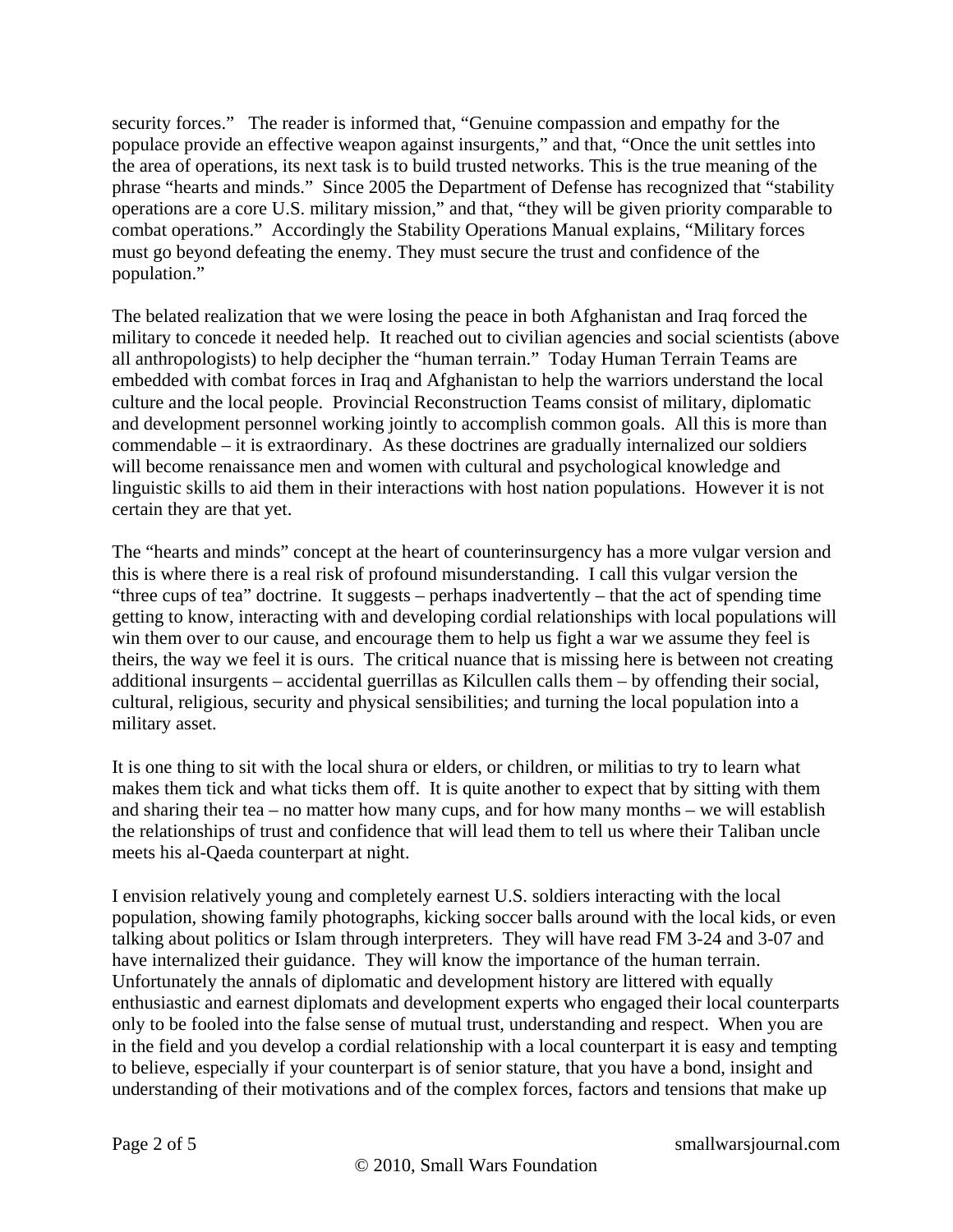the local environment. That feeling of privilege reinforces our self-esteem, sense of professional accomplishment and cultural savvy; it can even be intoxicating. What is frightening is the prospect of these earnest soldiers and civilians reaching out, drinking tea and establishing relationships with Afghans but being manipulated, fed with misleading information or disinformation, misinterpreting information, or worse exposing themselves or their compatriots through misunderstanding to great personal risk and even death.

In a recent paper by Major Jim Gant of the U.S. Army Special Forces called "[One Tribe at a](http://blog.stevenpressfield.com/wp-content/themes/stevenpressfield/one_tribe_at_a_time_ed2.pdf)  [Time](http://blog.stevenpressfield.com/wp-content/themes/stevenpressfield/one_tribe_at_a_time_ed2.pdf)," we learn how he and his unit, "demonstrated month in and month out that a small effective fighting force could unite with an Afghan tribe, become trusted and respected brothersin-arms with their leaders and families, and made a difference in the U.S. effort in Afghanistan.

It apparently all started in 2003 when a local tribal leader invited Gant and his teammates, "to sit down and drink some tea and talk. I (Gant) made it a point to relax and put my weapon aside." Good move. Gant goes on to describe how he took sides in a local conflict after befriending the leader of one tribal faction without ever meeting the leader of the other tribal faction, and how the conflict was resolved by their alliance in favor of his new friend. Perhaps the outcome was just. Based on his written account though it is just as likely Gant was manipulated by one canny local leader into upsetting a delicate equilibrium in the local political eco-system, in a way that is lopsided and self-serving for his local ally. How could Gant and his men be expected to know?

Major Gant's bottom line is that, "we must support the tribal system because it is the single, unchanging political, social and cultural reality in Afghan society and the one system that all Afghans understand." This despite the unequivocal conclusion of the experts of the U.S. Army Afghanistan Research Reachback Center that, "…a very large percentage of Afghans in fact are not tribal at all," and that "talking about tribe in relation to these groups (Tajiks, Uzbeks, Hazaras, etc.) makes no sense…" These experts further conclude that "scholars who have performed research in Afghanistan are unanimous in the view that Pashtun 'tribes' aren't political units that act collectively." (["My Cousin's Enemy is My Friend,](http://www.scribd.com/doc/19595786/My-Cousins-Enemy-is-My-Friend-A-Study-of-Pashtun-Tribes-)" TRADOC G2 Human Terrain System, 2009). This group of military experts warns that, "Most of Afghanistan has not been 'tribal' in the last few centuries…" and that, "the desire for 'tribal engagement' in Afghanistan along the lines of the recent surge strategy in Iraq, is based on an erroneous understanding of the human terrain."

Major Gant argues, "They (the Afghans) need to know that we have their best interests in mind." In fact seasoned and perceptive Afghans will see through our attempts to do this. They know that we won't be there much longer. They know that if US forces were to capture Bin Laden and Zawahiri we would declare victory and be out of there the next day. They know that our political and social culture is completely different from theirs and that while we may wish them freedom and prosperity, we will not commit the resources necessary to sustainably modernize their country. Indeed the U.S. interest in Afghan democracy or modernization is arguably no greater today than it was in 1996 when the Taliban seized power there, and they know the extent of our response then.

Afghans know that our cordiality is instrumental. Indeed though we may try to disguise it we don't effectively hide that fact. The Stabilization Operations Manual states, "Civil Affairs forces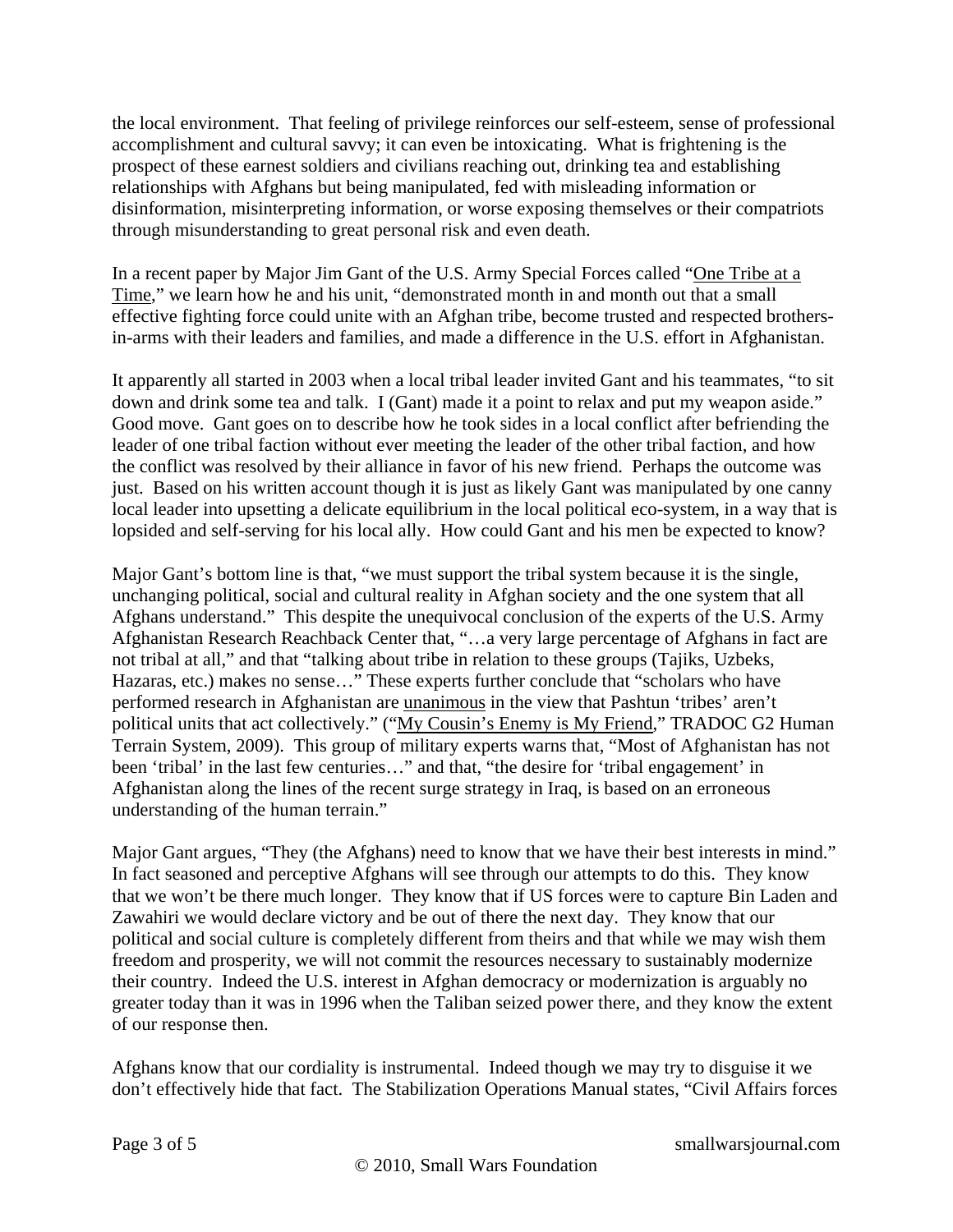help to shape the operational environment by interacting with the local populace to facilitate military operations. A supportive local populace can provide valuable resources and critical information that supports friendly operations." Even Major Gant tells us that, "After a relationship has been built with the tribes, we will be able to gather relevant and actionable intelligence on the Taliban, HIG, and al-Qaeda networks in Afghanistan and Pakistan." Some would argue this level of trust – to confide in representatives of another world and culture against members of your own world and culture – would take many years. Still, without pre-judging the quality of the intelligence derived from personal relationships developed between American forces and Afghan counterparts, it is fair to say that the Afghans understand our motives, and that they have their own agendas.

The point here is not to discredit the valiant efforts of Major Gant and his team, nor to disregard the dramatic advances in U.S. military doctrine represented by the counterinsurgency and stabilization operations manuals. The point is rather to warn that no amount of cordiality or tea with Afghans will persuade them that we are like them, that our war is their war, or that our interests are their interests. Although the Taliban may be unpopular in Afghanistan, most Afghans undoubtedly have far more in common in terms of cultural and political values and experience with the Taliban than with us. They know that Talibanism, whatever that may specifically mean to them, is well-rooted in Afghanistan, and is a force that will have to be reckoned with. They look at Iraq and must ask themselves; if the US is willing to say to the Iraqi leadership, "it is time for you to look after your own security," how long before the US will say the same to the Afghan leadership?

We can no longer make a first impression on the Afghan people. We have been there in large numbers for nearly a decade. What may have been possible eight years ago, or even four years ago is not possible today. The belligerent practices and attitudes that accompanied the shock and awe mentality, including breaking down doors and invading the homes of thousands of Afghans, man-handling Afghan women and physically intimidating all Afghan citizens, our detainee practices, and our cavalier attitude toward civilian collateral damage shocked all Afghan sensibilities and left an indelible impression. No change in behavior now can undo that legacy. Nevertheless basic decency must become the standard operating procedure for U.S. forces in Afghanistan and elsewhere. Sensitivity to the human terrain must be an end in and of itself. Respect for human dignity should not be instrumental – extending the hand of friendship to Afghans should not be in the expectation of actionable intelligence. If there is an ulterior motive behind our new sensitivity it should be toward the more modest goal of not creating unnecessary "accidental guerrillas;" that is those who oppose us because of our offensive behavior.

The war in Afghanistan is not about persuasion or tea  $-$  it is about power. With their intimate knowledge of conflict derived over the past several decades, and of the delicate power relations that permeate their country, we should assume Afghans will calibrate very carefully and precisely their options based on an accurate assessment of coalition commitment. Our military power and the power of our ideas have not to date led to a decisive victory in Afghanistan, and it is difficult to envision a decisive victory. The Afghans cannot but realize that coalition political will is flagging, and that the power equation is shifting. We must realize that all the tea in China, all the sensitivity to the local human terrain, and all the optimism of our new doctrines are no

Page 4 of 5 smallwarsjournal.com